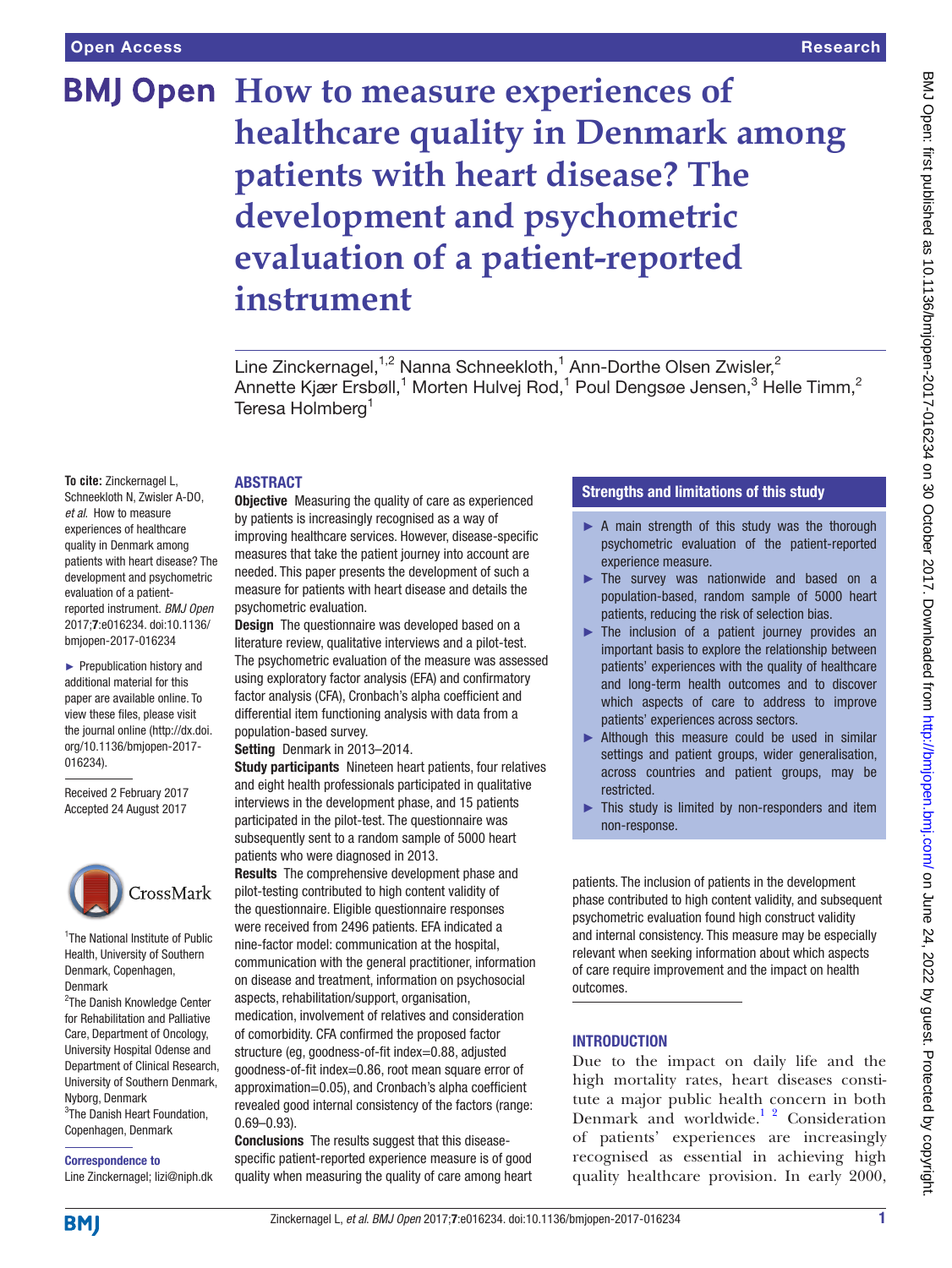the WHO and the Institute of Medicine (IOM) stressed the importance of patients' perspectives for assessing and improving healthcare.<sup>34</sup> WHO introduced the concept of responsiveness and IOM identified the provision of patient-centred care as one of six objectives for improving healthcare. The care should be 'respectful of and responsive to individual patient preferences, needs and values and ensuring that patient values guide all clinical deci-sions'.<sup>[4](#page-12-1)</sup> Accordingly, enhancing patients' experience with the quality of healthcare, which includes aspects such as treating patients with dignity and respect and meeting the patients information and communication needs<sup>[5](#page-12-2)</sup> has become a legitimate independent goal for healthcare services. Moreover, increasing evidence suggests that good experiences are positively associated with clinical effectiveness, including adherence to treatment, lower length of stay and decreased mortality in various settings and patient groups. $6-9$ 

As a result, surveys quantifying patients' experiences with the quality of healthcare have become widespread and commonly include patient-reported experience measures (PREM).[10–12](#page-12-4) However, several questions remain unanswered. There is no agreement about what constitutes quality of healthcare from the perspective of patients, resulting in several multidimensional theoret-ical frameworks and a range of PREM instruments.<sup>[10](#page-12-4)</sup> According to Beattie *et al*, the purpose and context of the survey is important when choosing the PREM, particularly in relation to content validity.<sup>10</sup> Also, what is important to patients may differ between countries, patient groups and healthcare settings, evolving over time. Existing instruments have been specific to hospital inpatients or outpatients, primary care patients and often relate to a single contact. However, to truly represent the perspective of patients, it can be argued that we need to take their experiences with a full patient journey into account. This would provide important information on which aspects of the care patients feel require improvement and provide a unique basis to examine the relationship between patients' experiences and health outcomes, such as readmissions and death, including the relationship with the single patient experience dimensions. The impact on health outcomes of patients' experience with a patient journey across sectors is expected to be greater than their experiences with a single consultation or healthcare setting. Information about the impact of patients' experience is scarce, particularly for the dimensions of emotional support, coordination of care, continuity and transition and involvement of relatives.<sup>913</sup> Thus, there is a need to develop context-specific PREM measures which include a patient journey with the perspective of long-term follow-up. The aim of this paper was twofold: first, to present the development of a national questionnaire measuring patient-reported experience of healthcare quality following heart disease, covering aspects of the patient journey from first contact with the healthcare system to the inpatient and outpatient treatment and rehabilitation and next, to perform

a psychometric evaluation of a measure covering these aspects.

# **METHOD**

# Study design and setting

The questionnaire development was based on a literature review, qualitative focus group interviews and individual interviews. It was pilot-tested using cognitive interviewing techniques. The psychometric evaluation was assessed using exploratory factor analysis (EFA) and confirmatory factor analysis (CFA), Cronbach's alpha coefficient and differential item functioning (DIF) analysis with data from a population-based survey conducted in Denmark in 2014. The Danish healthcare system is publicly financed with the goal of free and equal access for all 5.6million inhabitants. The Danish health system is divided into two sectors: primary healthcare that are provided by general practitioners (GPs) and the municipal health services, where responsibilities include disease prevention, health promotion and rehabilitation outside of the hospital and the secondary (hospital) care being responsible for more specialised medical treatment (inpatient and outpatient care)[.14](#page-12-6)

#### Questionnaire development

The questionnaire was developed between September 2013 and August 2014. An overview of the stages in the development of the questionnaire is available (see online [supplementary figure 1](https://dx.doi.org/10.1136/bmjopen-2017-016234)). We carried out a literature review and a qualitative explorative investigation. The aim was to develop a context-specific measure with high content validity to examine experiences with the Danish healthcare system among patients with a heart disease and to include the most important measurements of their health status. The patient experience measure was intended to cover aspects of the patient journey from first contact with the healthcare system to the inpatient and outpatient treatment and rehabilitation. The literature search was conducted in the databases PubMed and PsycINFO and included reviews (<15 years) and quantitative and qualitative studies (<10 years). The review was predefined to include 50–100 articles and the following criteria were used to select them: They should cover the four heart diseases of interest (ischaemic heart disease, atrial fibrillation, heart failure and heart valve disease), different topics and different study types. Based on titles, 300 studies were selected by one researcher (LZ), which was reduced by half by another researcher (TH) after reading the abstracts. Through a consensus meeting, the two researchers agreed on appraisal of 86 studies: 23 reviews, 29 quantitative studies and 34 qualitative studies. We systematically extracted information of each eligible paper independently using two data charting forms developed by LZ and TH, one reporting on the material and methods of each study and one reporting the results of the studies. The literature review was used as a supplement to the qualitative investigation and as a basis to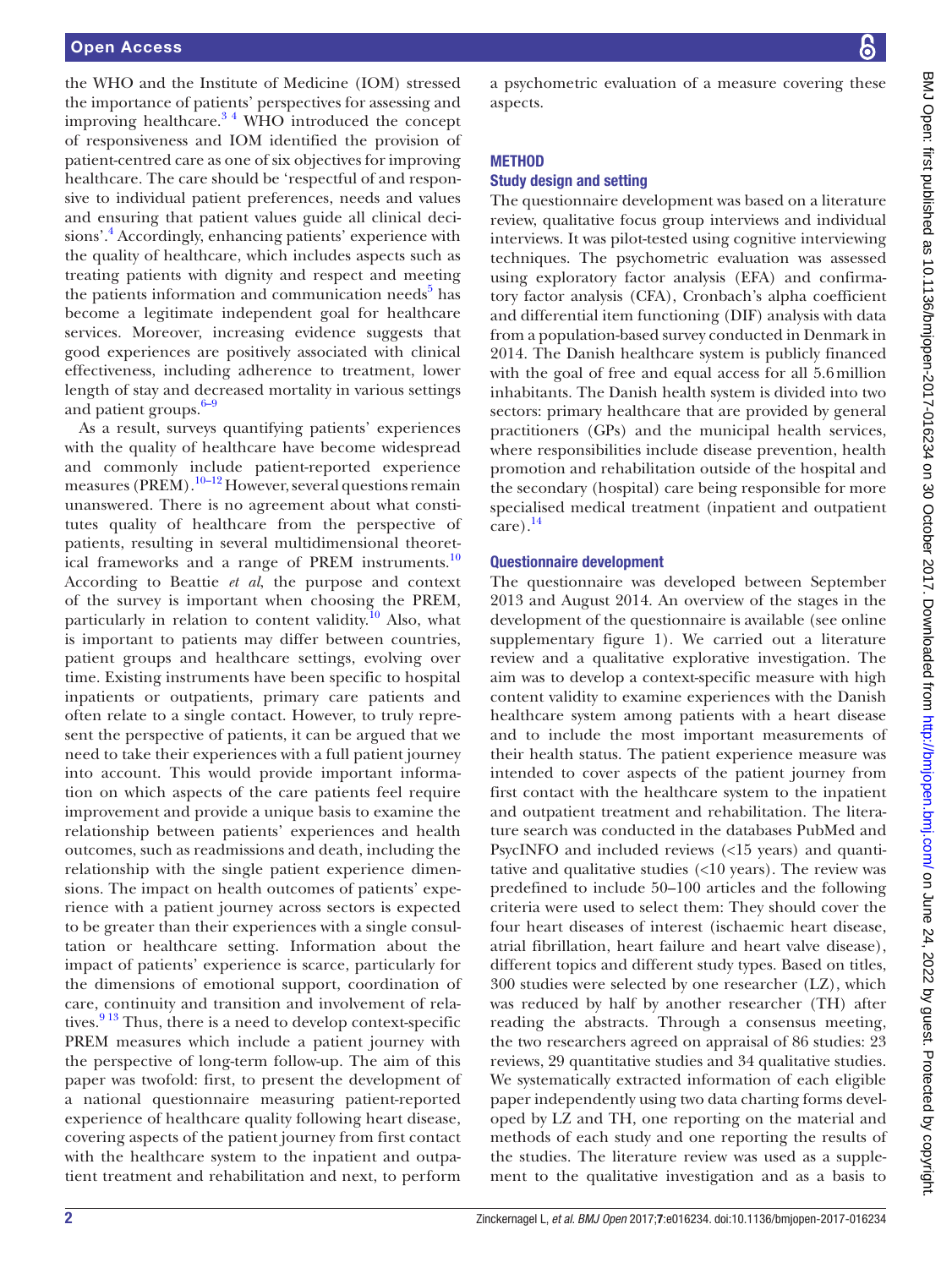develop the interview guide. The qualitative investigation consisted of three focus group interviews with 19 heart patients in total, one focus group interview with four relatives of heart patients and eight individual interviews with health professionals working with heart patients. Patients and relatives were recruited through the Danish Heart Foundations' membership newsletter to which 34 patients and 8 relatives responded. They were selected based on their gender and their address to enable focus groups of at least four persons within a reasonable driving distance. The Danish Heart Foundations' counselling centre recruited another four patients and two relatives to ensure the groups were large enough. The interviews were conducted in three different parts of Denmark. The patients included 9 men and 10 women with different educational background and different heart diseases. The relatives included two wives, one husband and a daughter of heart patients (further characteristics of the participants are available in the online [supplementary](https://dx.doi.org/10.1136/bmjopen-2017-016234) [table 1\)](https://dx.doi.org/10.1136/bmjopen-2017-016234). The health professionals to be interviewed were selected to achieve a group representing different health professions (eg, physician, nurse, psychologist), health sectors (eg, hospital, general practice) and stages of care (eg, acute medical treatment, rehabilitation). The interviews were conducted at professionals' work places or as telephone interviews. All interviews were conducted by LZ and TH. The semistructured interview protocols (see online [supplementary table 2](https://dx.doi.org/10.1136/bmjopen-2017-016234)) were developed through discussions in the project group. The group included professionals from public health (TH, LZ), anthropology (MH), sociology (PJ) and cardiology (AZ). It focused on what was perceived by the patients to be important for the quality of healthcare, including areas they found problematic or insufficient and on the challenges they experienced living with heart disease. The interview protocols were modified for patients, relatives and experts, and the interviewers were open and flexible so as to include any issues the interviewees brought up themselves. The focus group interviews lasted approximately 2hours and the individual interviews lasted between 1–1½ hours. All interviews were audiorecorded, and by listening to these recordings LZ and TH condensed the material, meaning that the experiences and opinions expressed by the interviewees were provided in a shorter form. The analysis conducted by TH and LZ was data-driven and guided by conventional thematic analysis strategies allowing us to specify major themes and subthemes in the material.<sup>[15](#page-12-7)</sup> They both read all summaries to get an overall impression of the material and identified themes and subthemes in each interview (half each). After this, they met to discuss, refine and reduce the themes into major themes with subthemes. The results of the exploratory preinvestigation have been published in Danish separately elsewhere.<sup>[16](#page-12-8)</sup>

A reference group comprising eight health professionals participated together in a consensus workshop to ensure the questionnaire covered the results from the preinvestigation. This process resulted in seven themes

concerning patient experiences with the quality of care: information, communication, organisation, psychosocial aspects, rehabilitation/support, medication and involvement of relatives. The group was also consulted to develop specific questionnaire items within their area of expertise and review the first version of the questionnaire. The reference group comprised the same health professionals who took part in the individual interviews, besides three replacements who were researchers within the field. We used existing Danish patient experience surveys, as inspiration and as a first basis for creating the item wordings of PREM.<sup>17</sup> The questionnaire was pilot-tested through five individual interviews and two focus groups with 10 heart patients, based on cognitive interviewing techniques.<sup>[18](#page-12-10)</sup> The questionnaire was further tested by two researchers with expertise in constructing surveys. Minor adjustments to the questionnaire were made.

# The questionnaire

The final questionnaire consisted of 48 PREM items covering the seven themes of patient experience with the healthcare system identified in the preinvestigation: information, communication, organisation, psychosocial aspects, rehabilitation/support, medication and involvement of relatives. They covered aspects of the patient journey, from first contact with the healthcare system to the treatment and rehabilitation in the hospital, in the municipality and by the GP. The questions were measured on a four-point Likert-type scale from 'yes, to a great degree' to 'no, not at all', though a few questions were binary (yes/no). Further reply options were 'do not know' and 'not relevant' (primarily managed by filter questions 'if you answered…, go to question.'). Besides this, the questionnaire also included measures of health status, including physical status, emotional status, anxiety and depression, sexual health, quality of life, overall health and adherence to medication. This information uncovers patient's needs and provides information on whether healthcare goals have been achieved as most healthcare goals relate to improvement in these areas, besides basic survival.<sup>[19](#page-12-11)</sup> Patient characteristic items including measures of patient activation/engagement, decision-making preferences, comorbidity, education and employment status were also included. This information was primarily measured by internationally validated questionnaire scales. An overview of the full content of the questionnaire which took approximately 30–45min to answer is available (see online [supplementary table 3](https://dx.doi.org/10.1136/bmjopen-2017-016234)) and the original version is available online. $20$ 

## Sample

A random population-based sample of 5000 patients diagnosed with incident ischaemic heart disease, atrial fibrillation, heart failure or heart valve surgery in 2013 was selected from the Danish National Patient Register (NPR). NPR includes information on all inpatient and outpatient contacts in all public and private Danish hospitals.<sup>21</sup> Disproportionate stratified random sampling was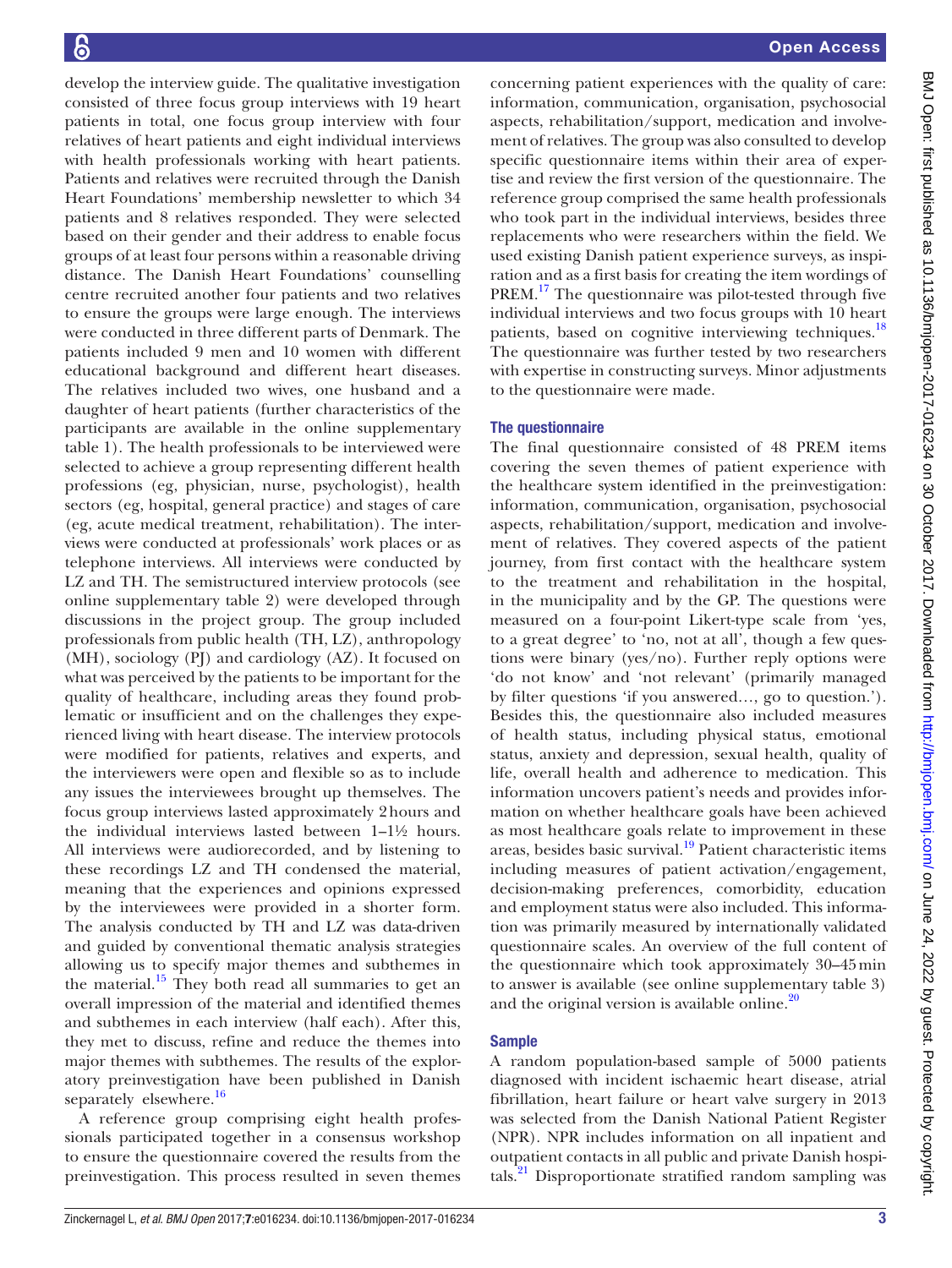used to reach at least 400 respondents for each of the four diagnostic groups (taking previous response percentages among heart patients into account) in order to ensure that results could be presented for each group within reasonable resources. The sampling was based on the incidences of disease in Denmark in 2012. Patients were included if they had none of the specified heart diseases in the previous 5years (2008–2012), were ≥35 years, Danish residents and alive. They were selected based on their diagnosis at discharge according to ICD-10 codes, except for heart valve patients, who were identified using surgical codes according to the Danish version of the Nordic Classification of Surgical Procedures (NCSP-D).<sup>22</sup> If they had more than one heart disease in 2013, they were selected based on their first contact. The sample consisted of 2116 patients with ischaemic heart disease (ICD-10: I20, I21, I23, I24,I25), 1695 patients with atrial fibrillation (ICD-10: I48), 642 patients with heart failure (ICD-10: I11.0, I13.0, I13.2, I42.0, I150) and 547 patients who had undergone heart valve surgery (NCSP-D: KFG, KFK, KFM, KFJE, KFJF) (these four diagnoses are referred to as patient groups). The selection criteria were established in consultation with two cardiologists (AZ and the research director at the Danish Heart Foundation) and based on former register-based studies within cardiovascular diseases[.23 24](#page-12-15) Further information is available in (see online [supplementary table 4](https://dx.doi.org/10.1136/bmjopen-2017-016234)).

## Data collection

The survey was conducted from October to December 2014. A paper questionnaire, a covering letter and a prepaid return envelope were posted to the patient sample group. The questionnaire could be completed on paper or online by using a unique password. If no response was received after 2weeks, another questionnaire was sent and after 4weeks they were contacted by telephone. Addresses were obtained from the Danish Civil Registration System (CRS) with information about all persons with a residence in Denmark, including name, date of birth, place of birth, place of residence and so on,<sup>25</sup> and the company NN Markedsdata linked publicly available phones numbers to addresses.

## Statistical analysis

Sociodemographic characteristics of respondents and non-respondents were compared according to gender, age (at diagnosis), diagnosis, education, income, region, civil status, ethnic background and time from diagnosis to the distribution of questionnaires to examine whether the non-respondents deviated from the respondents. School and business education was combined into a single measure, according to the International Standard Classification of Education.[26](#page-12-17) Average disposable income (after tax and interests) was calculated for the period 2008–2012 (100 DKK=13.44EUR). Ethnic background was based on Statistics Denmark classification: persons of Danish origin (people born in Denmark with at least one Danish-born parent with Danish citizenship), immigrants

(people born abroad with no Danish-born parents with Danish citizenship) and descendants (people born in Denmark with no Danish-born parents and without Danish citizenship). The information was obtained from CRS, NPR, the Population's Education Register and the Income Statistics Register.[27](#page-12-18)

We conducted factor analysis to explore if our data measured the dimensions (factors) identified in the preinvestigation (construct validity). EFA was used as preliminary analysis to explore the structure of relationships between the items using both varimax rotation (orthogonal) and promax rotation (oblique). A priori, seven factors were identified. We expected their respective items to have relatively high loadings on their specific factor and low loadings on other factors. A few items could theoretically enter more than one of the predefined factors and EFA provided insight into which factor was the best fit. To assess whether data were appropriate for factor analysis, the Kaiser-Meier-Olkin measure of sampling adequacy was used and a value above 0.6 is considered tolerable.<sup>[28](#page-12-19)</sup> To extract factors, we used the eigenvalue-greater-than-one rule, the scree plot and the proportion of variance accounted for. Further, the items that load on a factor should share a conceptual meaning and the items that load on different factors should appear to measure different constructs.<sup>[28](#page-12-19)</sup> Items were excluded when EFA showed low factor loadings  $\langle 0.4 \rangle$ and when Cronbach's alpha increased markedly without the item. Cronbach's alpha measures internal consistency (reliability) with a coefficient ≥0.7 considered to be good. $^{29}$  Each dimension was also analysed separately, pairwise and so on, and 'do not know' responses were recoded to 'no, not at all' in a sensitivity analysis of the full model to allow most valid data to be used. The primary investigator (LZ) and a statistician (AKE) together compared the results from all sensitivity analyses with the main analyses and evaluated whether they pointed in the same direction.

To confirm the proposed factor structure by the EFA, CFA was performed. The overall adequacy of fit for the model was evaluated using a  $\chi^2$  test describing the similarity of the observed and expected matrices and by a number of goodness-of-fit indices: the goodness-of-fit index (GFI) with values>0.90 indicating a good model fit, the adjusted (for df) goodness-of fit index (AGFI) with values>0.80 indicating a good model fit, the standardised root mean square residual (SRMR) with a cut-off value close to 0.08, the root mean square error of approximation (RMSEA) with a small value indicating better model fit, typically 0.06 or less and the comparative fit index (CFI) with a larger CFI value indicating better model fit, typically 0.95 or greater.<sup>28 30</sup> Nevertheless, the cut-off values are arbitrary but the measurements together provide a solid basis to evaluate the model fit. To include respondents with missing values, we used the full information maximum likelihood (FIML) method, which is suggested to be the most appropriate way to handle missing data in CFA. $31$  As a sensitivity analysis, we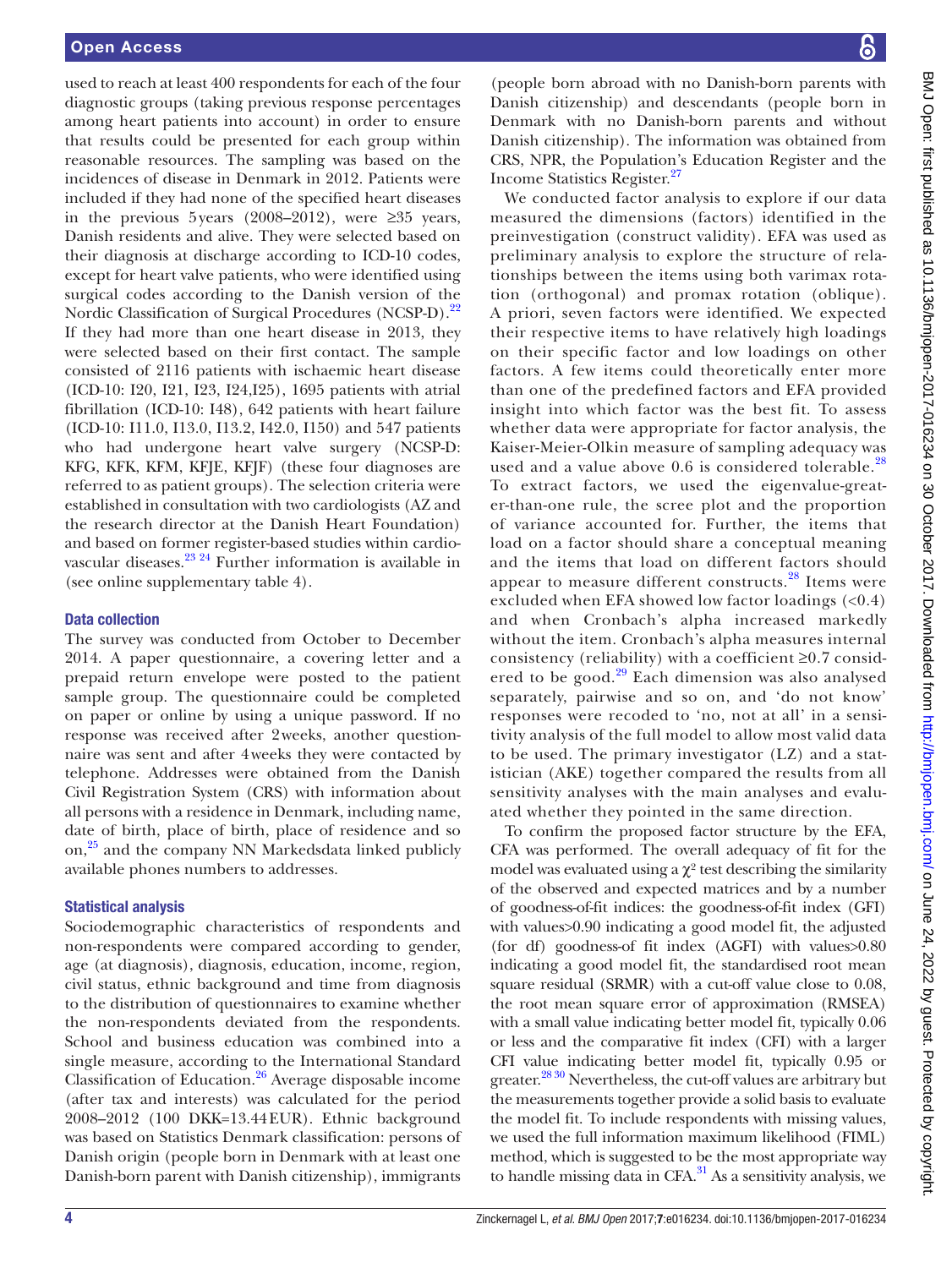

Figure 1 Flow diagram of the process from the sample to the final study population.

performed complete case analyses using the method ML and robust ML, the latter being robust to non-normality. Furthermore, 'do not know' responses were recoded to missing in an additional FIML analysis (otherwise 'do not know' responses were excluded). Finally, we excluded the largest patient group (ischaemic heart disease) from the main analysis.

Differential item functioning (DIF) (both uniform and non-uniform) was examined to evaluate whether men versus women and patients with ischaemic heart disease versus the three other patient groups respond differently to the measurement items using ordinal logistic regression,<sup>[32](#page-12-22)</sup> for example, if men and women responded differently to the item 'Do you feel informed about how the disease may affect your future?' after accounting for their overall level of information (uniform DIF) and if the direction of the difference changed as their overall level of information changed (non-uniform DIF). The likelihood ratio test was used to compare the goodness-of-fit of the models (with and without DIF). A significance level of 0.01 was used because the large number of significance tests increases the risk of type 1 error and the large sample size increases the risk of detecting unimportant, but statistically significant DIF.<sup>32</sup> When DIF was statistical significant, the measure of effect size  $R^2$  was used to evaluate the clinical or practical significance using an  $\mathbb{R}^2$  difference cut-off level of  $0.02$ .<sup>32</sup>

Data were analysed using SAS V.9.3 (SAS Institute, Cary, North Carolina, USA).

# <span id="page-4-0"></span>Ethics

The survey with individual-linked information to registries is approved by the University of Southern Denmark (2015-57-0008, no. 17/329 and 17/8592) according to the Permission of the Danish Data Protection Agency. All participants were informed about the aim of the study and were assured that participation was voluntary and results would be anonymised. Verbal consent was obtained from individuals participating in the interviews, and consent was assumed for survey participants when they returned the questionnaire. This type of study does not require further formal ethical approval, according to Danish law.<sup>27 33</sup> The method of surveying a sample identified in NPR entails ethical considerations. Some of the selected heart patients may not recognise their own condition, especially patients with asymptomatic atrial fibrillation, due to the character of the disease. Furthermore, register information is not always erased, even if subsequent examinations show that the patient does not have the disease. This can be due to administrative errors. We, therefore, informed all patients that they had been selected to receive a questionnaire because, according to register information, they had been examined/treated for a heart disease in 2013. Each patient was also asked whether they had been diagnosed with a heart disease. If not, they were asked to return the questionnaire without answering further questions.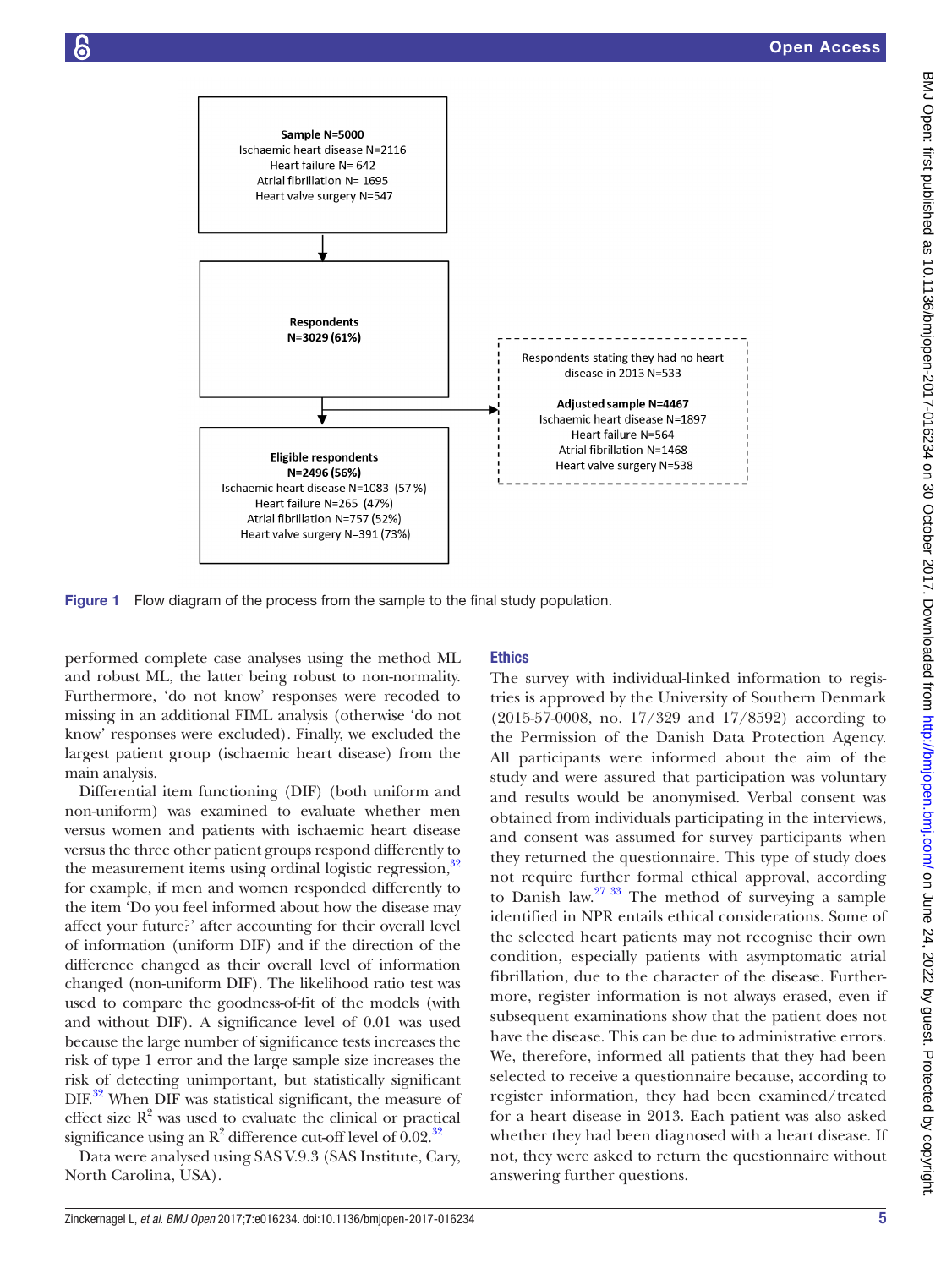<span id="page-5-0"></span>

| <b>Open Access</b>                                                                                                                             |                        |                        | ö                            |
|------------------------------------------------------------------------------------------------------------------------------------------------|------------------------|------------------------|------------------------------|
| Sociodemographic characteristics of the respondents and non-respondents<br><b>Table 1</b>                                                      |                        |                        |                              |
|                                                                                                                                                | <b>Respondents</b>     | Non-respondents        |                              |
|                                                                                                                                                | $(n=2496)$             | $(n=1971)$             | <b>Source of information</b> |
| Gender, women, %                                                                                                                               | 35.3                   | 42.8                   | <b>CRS</b>                   |
| Age (at diagnosis), mean years (25th/75th<br>percentile)                                                                                       | 68.7 (62.1/76.4)       | 69.3 (59.0/80.6)       | <b>CRS</b>                   |
| Diagnosis, %                                                                                                                                   |                        |                        | <b>NPR</b>                   |
| Ischaemic heart disease                                                                                                                        | 43.4                   | 41.3                   |                              |
| <b>Atrial fibrillation</b>                                                                                                                     | 30.3                   | 36.1                   |                              |
| <b>Heart failure</b>                                                                                                                           | 10.6                   | 15.2                   |                              |
| Heart valve disease                                                                                                                            | 15.7                   | 7.5                    |                              |
| Civil status, %                                                                                                                                |                        |                        | <b>CRS</b>                   |
| Married                                                                                                                                        | 64.2                   | 48.1                   |                              |
| Widow/widower                                                                                                                                  | 16.3                   | 23.5                   |                              |
| <b>Divorced</b>                                                                                                                                | 12.0                   | 16.7                   |                              |
| Unmarried                                                                                                                                      | 7.5                    | 11.7                   |                              |
| Educational level, %                                                                                                                           |                        |                        | <b>PER</b>                   |
| Basic school                                                                                                                                   | 36.2                   | 47.1                   |                              |
| Upper secondary or vocational school                                                                                                           | 41.9                   | 37.1                   |                              |
| Higher education                                                                                                                               | 21.9                   | 15.9                   |                              |
| Income, EUR, mean (25th/75th percentile)                                                                                                       | 27,596 (17,597/32,493) | 24,744 (16.389/27,763) | <b>ISR</b>                   |
| Ethnic background, %                                                                                                                           |                        |                        | <b>CRS</b>                   |
| Danish origin                                                                                                                                  | 94.7                   | 91.8                   |                              |
| Immigrant                                                                                                                                      | 5.1                    | 7.9                    |                              |
| <b>Descendant</b>                                                                                                                              | 0.2                    | 0.3                    |                              |
| Region, %                                                                                                                                      |                        |                        | <b>CRS</b>                   |
| Capital Region of Denmark                                                                                                                      | 25.2                   | 31.4                   |                              |
| Central Denmark Region                                                                                                                         | 22.8                   | 20.4                   |                              |
| North Denmark Region                                                                                                                           | 10.5                   | 10.0                   |                              |
| Region of Southern Denmark                                                                                                                     | 24.0                   | 23.5                   |                              |
| <b>Region Zealand</b>                                                                                                                          | 17.5                   | 14.8                   |                              |
| Time from diagnosis to distribution of<br>$\mathbf{A}$ , and $\mathbf{A}$ , and $\mathbf{A}$ are set to $\mathbf{A}$ . The set of $\mathbf{A}$ | 16.3 (13.1/19.6)       | 16.5 (13.3/19.8)       | <b>NPR</b>                   |

questionnaires, Months\*, mean (25th/75th

percentile)

\*Standard month=30 days.

CRS, The Danish Civil Registration System; ISR, The Income Statistics Register; NPR, The Danish National Patient Register; PER, The Population's Education Register.<sup>27</sup>

# **RESULTS**

# Study population

The questionnaire was returned by 3029 patients (61% of the invited population). Of these, 533 stated they did not have a heart disease in 2013, and they were excluded from the sample (adjusted sample 4467). A total of 2496 patients were eligible for inclusion (56%) (see [figure](#page-4-0) 1). A total of 43% of the respondents had ischaemic heart disease, 11% heart failure, 30% atrial fibrillation and 16% had undergone heart valve surgery and 35% of the patients were women. Sociodemographic characteristics of the respondents are shown in [table](#page-5-0) 1.

# Non-respondents analyses

The respondents differed from the non-respondents according to sociodemographic characteristics ([table](#page-5-0) 1). Patients who were either male, married, had a heart valve disease or a higher education seemed to be over-represented in the response group. The difference in percentage points was below 10, with more than half below five (civil status 'married' did however have a 16.1 points difference and educational level 'basic school' a 10.9 points difference).

# Validation of the PREM measurement

The predefined PREM dimensions from the preinvestigation, their items, responses and proportion of missing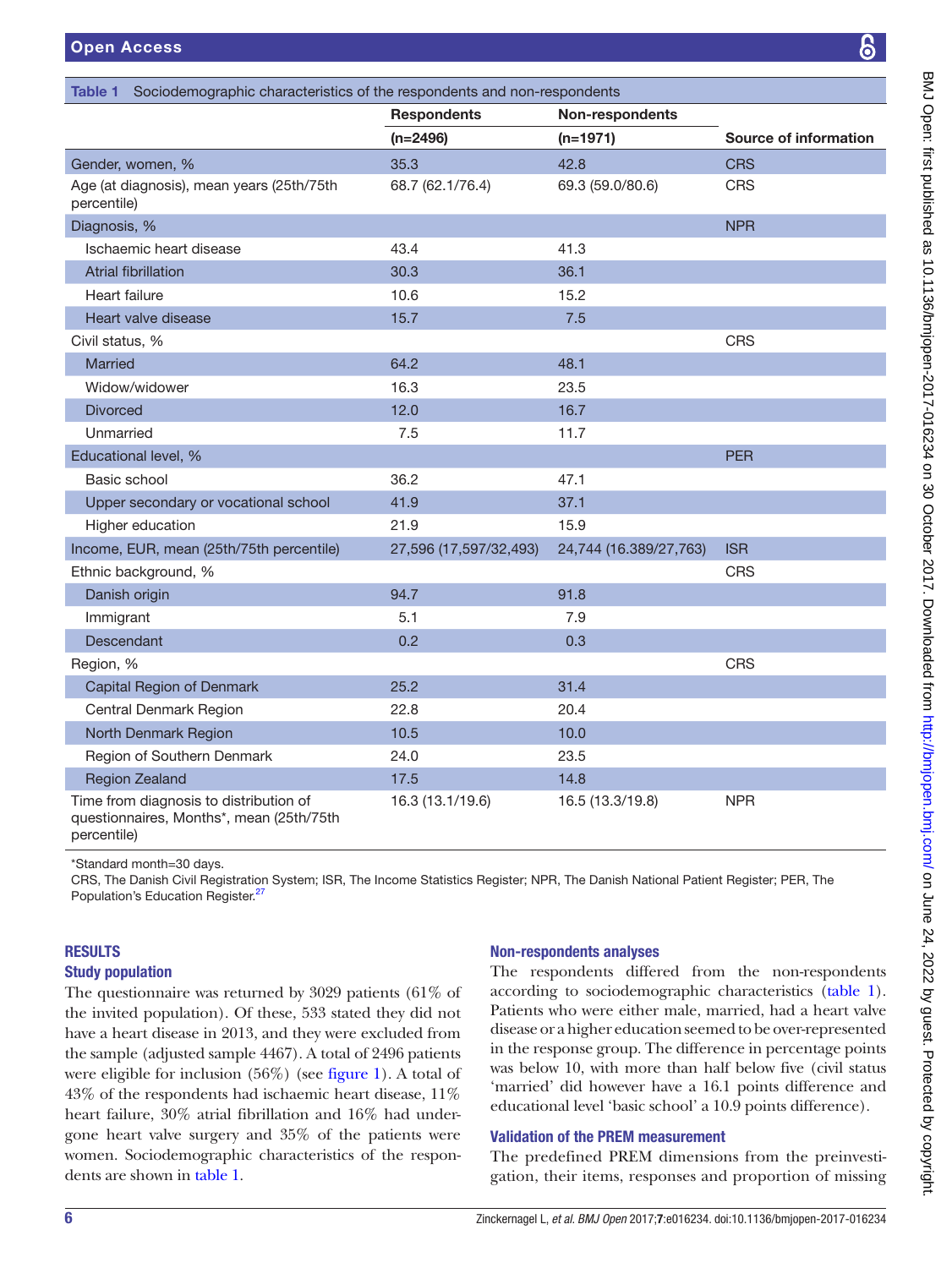values are presented in [table](#page-7-0) 2. The mean item-non-response was 12.1%.

Based on an overall picture of several analyses all pointing in the same direction (including subanalyses and sensitivity analyses) the EFA provided support for the predefined dimensions. The exceptions to this were the dimension 'communication' that was split in two and the dimension 'consideration of comorbidity' was found to be an independent dimension separated from 'organisation'. Thus, it resulted in a nine-factor model: (1) communication at the hospital, (2) communication with the GP, (3) information on disease and treatment, (4) information on psychosocial aspects, (5) rehabilitation/support, (6) organisation, (7) medication, (8) involvement of relatives and (9) consideration of comorbidity, with a total of 41 items. Four items (E2, E5, B7, D5) were found to fit another dimension, rather than their predefined dimension, and seven items (A1, B6, D6, E1, E8, E9, F1) were excluded because they did not load substantially on any factors. Item E3 'Do you think a doctor or a nurse at the hospital have had an overview of the course of treatment of your heart disease at all times?' was the only item with cross-loading. Based on theoretical considerations, it was placed within the dimension 'organisation' although it also loaded onto the dimension 'communication at the hospital'. When the final nine dimensions were analysed separately, to allow most valid data to be used, EFA suggested one factor for each of them. The factor loadings were between 0.49 and 0.95, and the dimensions revealed good internal consistency with Cronbach's alpha coefficients ranging from 0.69 to 0.93 [\(table](#page-9-0) 3). Results with all dimensions analysed simultaneously using promax rotation are presented in the online [supplemen](https://dx.doi.org/10.1136/bmjopen-2017-016234)[tary table 5.](https://dx.doi.org/10.1136/bmjopen-2017-016234) The results were similar regardless of rotation type (promax/varimax).

The CFA supported the nine-factor model because it provided an acceptable overall fit: GFI=0.88, AGFI=0.86 SRMR=0.06, RMSEA=0.05 and CFI=0.93. The  $\chi^2$  test did though indicate a poor fit  $(p<0.001)$ , but this test is limited by its sensitivity to sample size and model complexity. Thus, the model was expected to be rejected because of our large sample size and complex model, and therefore more emphasis was put on the other fit indices. The correlation between the factors (range=0.02–0.80, 54% below 0.50), the factor loadings for each item (range=0.43–0.95, 75% above 0.6) and the proportion of the variance for each item that could be explained by the factor (range=0.19–0.90, 58% above 0.50) are detailed in [figure](#page-10-0) 2. All the sensitivity analyses confirmed the results. Statistical significant uniform DIF was detected in two items for gender (A2 and B1), for patient groups in four items (B3, B4, C3 and D5) and non-uniform DIF in one item (F3). Importantly, none of the effect sizes were clinical significant. The full text of the final nine-factor model with 41 items constituting the patient-reported instrument that measures experiences of healthcare quality in Denmark are available in the online [supplementary table 6](https://dx.doi.org/10.1136/bmjopen-2017-016234).

## **DISCUSSION**

This study conducted a psychometric evaluation of a national questionnaire measuring patient-reported experience with the quality of patient care following a heart disease, covering aspects of the patient journey from first contact with the healthcare system to the inpatient and outpatient treatment and rehabilitation and presented the development of the questionnaire. The results suggest that the instrument is of good quality. The inclusion of heart patients in the comprehensive development phase and pilot testing of the questionnaire contributed to high content validity, and the subsequent psychometric evaluation found high construct validity and internal consistency. EFA indicated a nine-factor model: communication at the hospital, communication with the GP, information on disease and treatment, information on psychosocial aspects, rehabilitation/support, organisation, medication, involvement of relatives and consideration of comorbidity with a total of 41 items, and CFA confirmed this structure provided a good fit to the data suggesting high construct validity. Furthermore, Cronbach's alpha coefficient revealed good internal consistency of the dimensions, and no clinical significant DIF was detected.

Some challenges regarding the measure were observed. CFA suggested that the factors organisation and communication at the hospital were highly overlapping as the correlation between the factors was 0.80. A factor correlation that exceeds 0.80 or 0.85 is often used as the criterion to define poor discriminant validity.<sup>31</sup> We kept the factors separated, because they are conceptually different, another issue important to consider before collapsing factors. $31$  In future, it may be valuable to refine or expand the questions intended to capture the dimension organisation. The mean item-non-response was 12.1%, indicating a reasonable acceptance of the questionnaire. Even so, the question on smoking cessation guidance, if side-effects were taken seriously and the two questions regarding consideration of comorbidity had a proportion of missing values above 20%. These questions were irrelevant for a large proportion of the respondents and they might have skipped them without noticing the 'not relevant' response option. Simple filter questions may work better. The high proportion of 'do not apply to me responses' in certain items indicates a challenge with developing questionnaires to a wide group of heart patients. We chose to maintain such items to ensure that all aspects of importance to heart patients are represented in the questionnaire.

## Implications

We believe this is the first PREM instrument among heart patients, covering aspects of the patient journey from first contact with the healthcare system to the inpatient and outpatient treatment and rehabilitation. This makes it particularly relevant when seeking information on aspects of care requiring improvement and when exploring longterm health outcomes. This new measure and the possibility of linking individual level patient data from Danish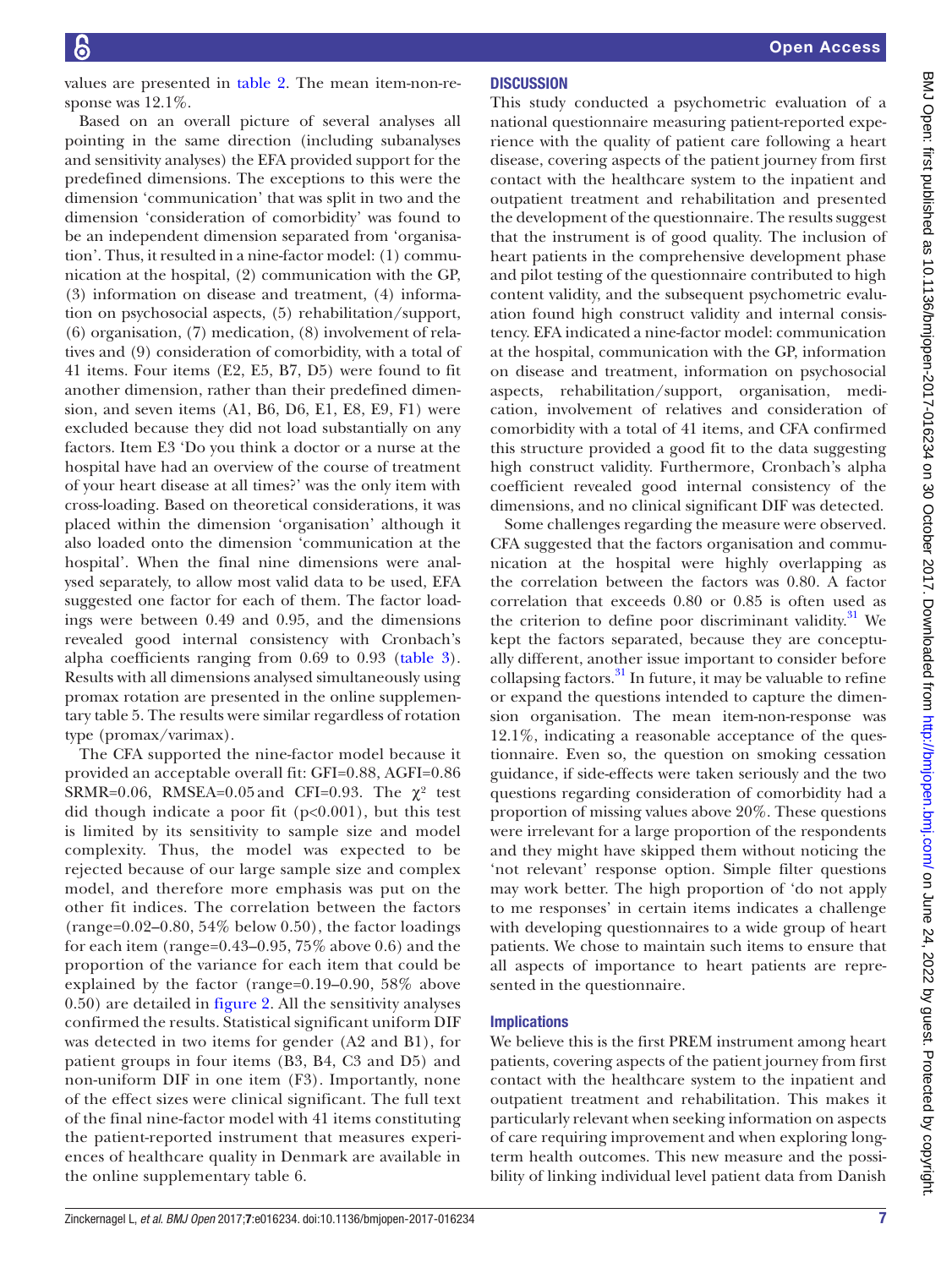<span id="page-7-0"></span>

| $\mathbf{a}$<br><b>Table</b> | eir items, responses (valid responses, don't know, not relevant, missing) and proportion of missing values<br>Predefined dimensions from the preinvestigation, th     |                    |                 |                          |              |                                 |
|------------------------------|-----------------------------------------------------------------------------------------------------------------------------------------------------------------------|--------------------|-----------------|--------------------------|--------------|---------------------------------|
|                              |                                                                                                                                                                       | responses<br>Valid |                 | Do not know Not relevant | Missing      | missing values<br>Proportion of |
|                              | Dimensions and their items                                                                                                                                            | $\blacksquare$     | $\mathbf{C}$    | $\mathbf{C}$             | $\mathbf{C}$ | వి                              |
| Communication                |                                                                                                                                                                       |                    |                 |                          |              |                                 |
| $\overline{\mathbf{A}}$      | contacted a doctor or the emergency dispatch centre in<br>Was your condition taken seriously the first time you or anyone else<br>connection with your heart disease? | 2169               |                 | 149                      | 178          | 7.6                             |
| $\lambda$                    | ng your treatment?<br>Do you think that the hospital staff involved you in decisions regardin                                                                         | 2201               | 68              | $\circ$                  | 227          | $\overline{9}$ .                |
| $\approx$                    | Do you think that the hospital staff took you seriously?                                                                                                              | 2213               | 46              | $\circ$                  | 237          | rÙ.<br>တ                        |
| A                            | Do you think that the hospital staff did what they could to answer your questions?                                                                                    | 2189               | 59              | $\circ$                  | 248          | 9.9                             |
| $\mathsf{A}5^*$              | Do you think that the hospital staff treated you as a human being and was not only interested in your illness and medication?                                         | 2237               | 4               | $\circ$                  | 218          | 8.7                             |
| AC                           | Do you think that the hospital staff listened to you?                                                                                                                 | 2221               | 48              | $\circ$                  | 227          | $\overline{9}$ .                |
| $\overline{A}$               | Do you think that your GP involved you in decisions regarding your treatment?                                                                                         | 1763               | 76              | 468                      | 189          | 9.3                             |
| A8                           | Do you think that your GP took you seriously?                                                                                                                         | 1821               | ႙               | 468                      | 177          | $\overline{8.7}$                |
| $\mathsf{A}^{\mathsf{G}}$    | Do you think that your GP did what he/she could to answer your questions?                                                                                             | 1786               | $\overline{4}$  | 468                      | 202          | 10.0                            |
| $A10$ <sup>*</sup>           | Do you think that your GP treated you as a human being and was not only interested in your illness and medication?                                                    | 1810               | 89              | 468                      | 179          | 8.8                             |
| A11                          | Do you think that your GP listened to you?                                                                                                                            | 1838               | 20              | 468                      | 170          | 8.4                             |
| Information                  |                                                                                                                                                                       |                    |                 |                          |              |                                 |
| $B+$                         | Do you feel informed about which test/examinations you had to undergo and about the course of treatment?                                                              | 2101               | 5               | $\circ$                  | 298          | 11.9                            |
| $_{\rm B2}$                  | Do you feel informed about how the disease may affect your future?                                                                                                    | 1954               | 220             | $\circ$                  | 322          | 12.9                            |
| B3                           | Do you feel informed about what you can do to get better for instance with physical activity or diet?                                                                 | 2061               | 117             | $\circ$                  | 318          | 12.7                            |
| B4                           | Do you feel informed about who to contact in case your disease is worsening?                                                                                          | 2035               | $\frac{131}{2}$ | $\circ$                  | 330          | 13.2                            |
| B5                           | Do you feel informed about what your body can physically endure?                                                                                                      | 1990               | 182             | $\circ$                  | 324          | 13.0                            |
| BG                           | Do you feel informed about possible causes of your disease?                                                                                                           | 1801               | 356             | $\circ$                  | 339          | 13.6                            |
| $B7+$                        | our disease?<br>Have you received conflicting information from different staff about y                                                                                | 2002               | 225             | $\circ$                  | 269          | 10.8                            |
|                              | Rehabilitation/support                                                                                                                                                |                    |                 |                          |              |                                 |
| $\overline{\circ}$           | Have you been offered smoking cessation guidance in connection with your disease?                                                                                     | 611                | 28              | 1670                     | 187          | 22.6                            |
| SS                           | Have you been offered physical training in connection with your disease?                                                                                              | 2220               | 36              | $\circ$                  | 240          | 9.6                             |
| පී                           | Have you been offered dietary guidance in connection with your disease?                                                                                               | 2116               | $78$            | $\circ$                  | 302          | 12.1                            |
| $\mathfrak{S}$               | Have you been offered education about your illness and its treatment in connection with your disease?                                                                 | 2056               | 125             | $\circ$                  | 315          | 12.6                            |
| Ċ5*                          | Have you been offered guidance on sex life and relationships in connection with your disease?                                                                         | 2078               | 98              | $\circ$                  | 320          | 12.8                            |
| Ġ°                           | Have you been offered psychological/emotional support in connection with your disease?                                                                                | 2095               | 96              | $\circ$                  | 305          | 12.2                            |
|                              | Psychosocial aspect                                                                                                                                                   |                    |                 |                          |              |                                 |
| D <sub>1‡</sub>              | Do you feel informed about the emotional reactions you may experience as a result of your disease?                                                                    | 1938               | 234             | $\circ$                  | 324          | 13.0                            |
| D <sub>2‡</sub>              | Do you feel informed about the emotional reactions your relatives may experience as a result of your disease?                                                         | 1896               | 270             | $\circ$                  | 330          | 13.2                            |
| D <sub>3‡</sub>              | Do you feel informed about how the disease may affect your relationship with family, friends and others?                                                              | 1877               | 289             | $\circ$                  | 330          | 13.2                            |
| D4‡                          | life and relationships?<br>Do you feel informed about what the disease can mean for your sex                                                                          | 1821               | 295             | $\circ$                  | 380          | 15.2                            |
| D <sub>5</sub> §             | Did healthcare staff at any time ask if you have experienced emotional problems in connection with your disease?                                                      | 2117               | 205             | $\circ$                  | 174          | 7.0                             |
|                              |                                                                                                                                                                       |                    |                 |                          |              | Continued                       |

BMJ Open: first published as 10.1136/bmjopen-2017-016234 on 30 October 2017. Downloaded from <http://bmjopen.bmj.com/> on June 24, 2022 by guest. Protected by copyright.

BMJ Open: first published as 10.1136/bmjopen-2017-016234 on 30 October 2017. Downloaded from http://bmjopen.bmj.com/ on June 24, 2022 by guest. Protected by copyright.

 $\delta$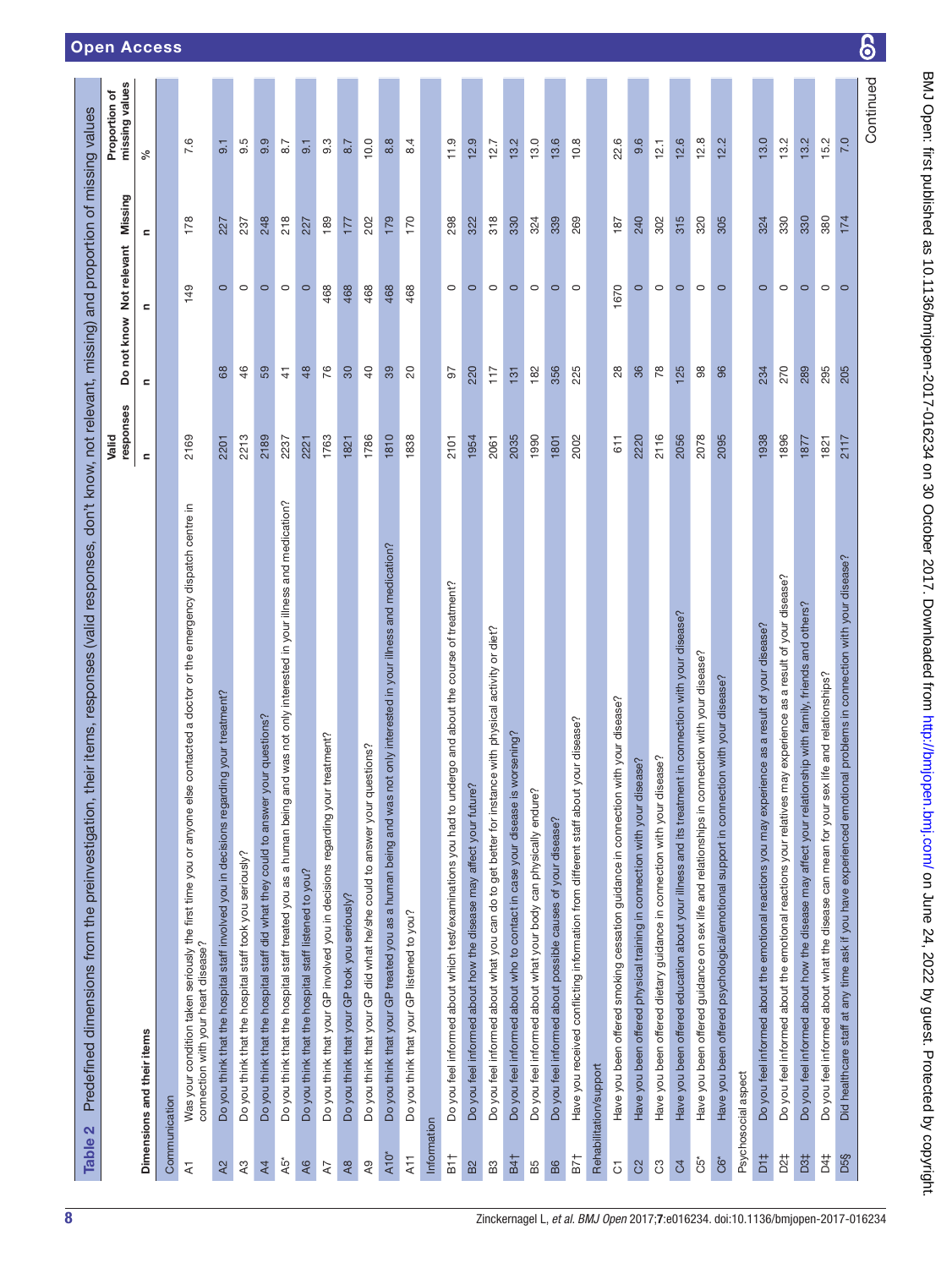| Table 2                    | Continued                                                                                                                                                                                                                                                                                                                                                   |                    |                |                          |              |                                 |
|----------------------------|-------------------------------------------------------------------------------------------------------------------------------------------------------------------------------------------------------------------------------------------------------------------------------------------------------------------------------------------------------------|--------------------|----------------|--------------------------|--------------|---------------------------------|
|                            |                                                                                                                                                                                                                                                                                                                                                             | responses<br>Valid |                | Do not know Not relevant | Missing      | missing values<br>Proportion of |
|                            | Dimensions and their items                                                                                                                                                                                                                                                                                                                                  | $\epsilon$         | $\mathbf{r}$   | Ξ                        | $\mathbf{r}$ | ್ಗೆ                             |
| D6§                        | anxiety and/or depression by means of a questionnaire in<br>Did you get an assessment of whether or not you had developed<br>connection with your disease?                                                                                                                                                                                                  | 2079               | 211            | $\circ$                  | 206          | 8.3                             |
| Organisation               |                                                                                                                                                                                                                                                                                                                                                             |                    |                |                          |              |                                 |
| E1#                        | Was contact information provided to you at the hospital wards you have been in contact with?                                                                                                                                                                                                                                                                | 2249               |                | $\circ$                  | 247          | 9.9                             |
| E2¶                        | Did you experience that the hospital staff was informed about the treatment of your disease?                                                                                                                                                                                                                                                                | 2154               | 172            | $\circ$                  | 170          | 6.8                             |
| $\mathbb{E}^3$             | Do you believe that a doctor or a nurse at the hospital have had an overall view of the course of treatment of your disease?                                                                                                                                                                                                                                | 2195               | 135            | $\circ$                  | 166          | 6.7                             |
| $E_4$                      | Do you think that you and/or your relatives have been partly responsible for the course of treatment which you believe the hospital<br>should have been?                                                                                                                                                                                                    | 2067               | 203            | $\circ$                  | 226          | $\overline{9}$ .                |
| E5¶                        | of treatment of your disease?<br>Did you experience that your GP was informed about the course                                                                                                                                                                                                                                                              | 1770               | 104            | 468                      | 154          | 7.6                             |
| E6                         | with your disease?<br>Have you had to press for any guidance or support in connection                                                                                                                                                                                                                                                                       | 1891               | 337            | $\circ$                  | 268          | 10.7                            |
| E7‡                        | Did you know what was going to happen when you were discharged from the hospital?                                                                                                                                                                                                                                                                           | 1295               | 8              | 955                      | 184          | 11.9                            |
| E8‡                        | ess or your course of treatment when you were discharged from<br>Were you told who to contact if you had questions about your illn<br>the hospital?                                                                                                                                                                                                         | 1264               | 93             | 955                      | 184          | 11.9                            |
| $\Xi$                      | a consultation with your GP when you were discharged from the<br>Did the hospital staff make sure that you had an appointment for<br>hospital?                                                                                                                                                                                                              | 1230               | 137            | 955                      | 174          | 11.3                            |
| E10                        | consideration in the course of treatment of your heart disease?<br>Did the hospital staff take your other diseases (comorbidities) into                                                                                                                                                                                                                     | 996                | 262            | 512                      | 726          | 36.6                            |
| $\overleftarrow{\text{E}}$ | Did your GP take your other diseases (comorbidities) into consideration in the course of treatment of your heart disease?                                                                                                                                                                                                                                   | 849                | 193            | 879                      | 575          | 35.6                            |
| Medication                 |                                                                                                                                                                                                                                                                                                                                                             |                    |                |                          |              |                                 |
| F <sub>1</sub> §           | Have you been offered an individual consultation about medication in connection with your disease?                                                                                                                                                                                                                                                          | 2101               | 123            | $\circ$                  | 272          | 10.9                            |
| F2‡                        | Do you feel informed about why you get medication for your disease?                                                                                                                                                                                                                                                                                         | 2108               | 47             | 78                       | 263          | 10.9                            |
| F3#                        | Do you feel informed about possible side effects of medications for your disease?                                                                                                                                                                                                                                                                           | 1972               | 125            | $\frac{8}{2}$            | 321          | 13.3                            |
| F4‡                        | for your disease?<br>Do you feel informed about how long you should take medication                                                                                                                                                                                                                                                                         | 1733               | 399            | $\overline{78}$          | 286          | 11.8                            |
| F5¶                        | le effects?<br>Were you taken seriously when you contacted a doctor due to sid                                                                                                                                                                                                                                                                              | 815                | $\overline{4}$ | 1424                     | 243          | 22.7                            |
|                            | Involvement of relatives                                                                                                                                                                                                                                                                                                                                    |                    |                |                          |              |                                 |
| $\rm\overline{G}$          | ative(s) with you to consultations?<br>Has the staff made you aware of the possibility of having your reli                                                                                                                                                                                                                                                  | 2216               | $\overline{5}$ | $\circ$                  | 179          | 7.2                             |
| G <sub>2</sub>             | Has the staff involved your relative(s), the way you would like?                                                                                                                                                                                                                                                                                            | 1886               | 182            | 238                      | 190          | 8.4                             |
|                            | The questionnaire was developed in Danish, and the translation to English has not been linguistically validated. Unless specified in the questionnaire items, the questions concern all the sectors, the patient has been in<br>"Could theoretically also enter the dimension psychosocial aspects<br>contact with (the hospital, GP and the municipality). |                    |                |                          |              |                                 |

†Could theoretically also enter the dimension organisation.

‡Could theoretically also enter the dimension information.

§Could theoretically also enter the dimension rehabilitation/support.

†Could theoretically also enter the dimension organisation.<br>‡Could theoretically also enter the dimension information.<br>§Could theoretically also enter the dimension rehabilitation/support.<br>¶Could theoretically also enter t ¶Could theoretically also enter the dimension communication.

GP, general practitioner.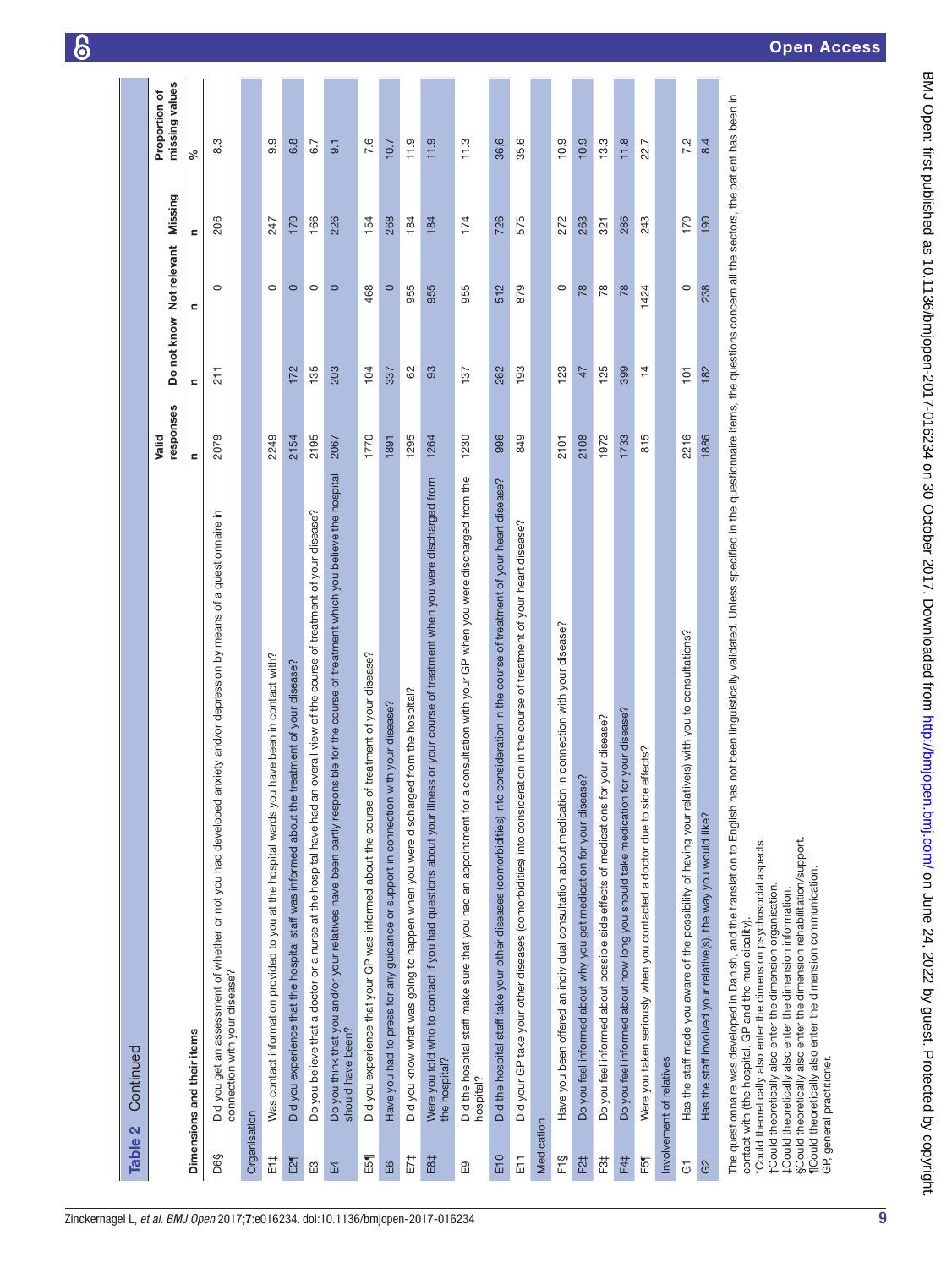| Table 3 Results from the final exploratory factor analysis |                            | exploring each dimension separately |      |      |               |      |                                                                    |
|------------------------------------------------------------|----------------------------|-------------------------------------|------|------|---------------|------|--------------------------------------------------------------------|
| <b>Dimension</b>                                           | <b>Items</b>               | z                                   | KMO  |      |               |      | Eigenvalue* Factor loadings† Variance explained‡ Cronbach's alpha§ |
| Communication at the hospital                              | A2, A3, A4, A5, A6, E2     | 1915                                | 0.89 | 3.95 | $0.57 - 0.89$ | 3.60 | 0.89                                                               |
| Communication with the GP                                  | A7, A8, A9, A10, A11, E5   | 1648                                | 0.91 | 4.46 | $0.58 - 0.92$ | 4.21 | 0.93                                                               |
| Information on disease and treatment                       | B1, B2, B3, B4, B5         | 1727                                | 0.83 | 3.14 | $0.65 - 0.79$ | 2.68 | 0.85                                                               |
| Rehabilitation/support                                     | C1, C2, C3, C4, C5, C6, D5 | 451                                 | 0.87 | 3.67 | $0.52 - 0.77$ | 3.08 | 0.83                                                               |
| Information on psychosocial aspects                        | D1, D2, D3, D4             | 1654                                | 0.84 | 3.34 | $0.78 - 0.95$ | 3.14 | 0.93                                                               |
| Organisation**                                             | E3, E4, E6, E7, B7         | 937                                 | 0.76 | 2.24 | $0.52 - 0.61$ | 1.56 | 0.69                                                               |
| Medication <sup>†</sup>                                    | F2, F3, F4, F5             | 719                                 | 0.74 | 2.32 | $0.49 - 0.73$ | 1.80 | 0.76                                                               |
| Involvement of relatives                                   | G1, G2                     | 1830                                | 0.50 | 1.70 | 0.84          | 141  | 0.83                                                               |
| Consideration of comorbidity                               | E10, E11                   | 749                                 | 0.50 | 1.63 | 0.79          | 1.26 | 0.77                                                               |
| The EEA sungeted one factor for each of the dimensions     |                            |                                     |      |      |               |      |                                                                    |

The EFA suggested one factor for each of the dimensions. Ine LLA suggested one

<span id="page-9-0"></span>Preliminary eigenvalue. \*Preliminary eigenvalue.

Factor loadings (correlations) on the factor (no rotation since the factors are analysed separately). †Factor loadings (correlations) on the factor (no rotation since the factors are analysed separately).

#Variance explained by the factor (no rotation since the factors are analysed separately). ‡Variance explained by the factor (no rotation since the factors are analysed separately).

§ The overall standardised Cronbach's coefficient alpha. § The overall standardised Cronbach's coefficient alpha.

The results were similar when excluding C1 increasing the number of observations to 1612. ¶The results were similar when excluding C1 increasing the number of observations to 1612.

\*\*The results were similar when excluding E7 increasing the number of observations to 1467. \*\*The results were similar when excluding E7 increasing the number of observations to 1467.

ttThe results were similar when excluding F5 increasing the number of observations to 1659. ††The results were similar when excluding F5 increasing the number of observations to 1659.

GP, general practitioner; N, number of observations; KMO, overall Kaiser-Meier-Olkin measure of sampling adequacy. GP, general practitioner; N, number of observations; KMO, overall Kaiser-Meier-Olkin measure of sampling adequacy.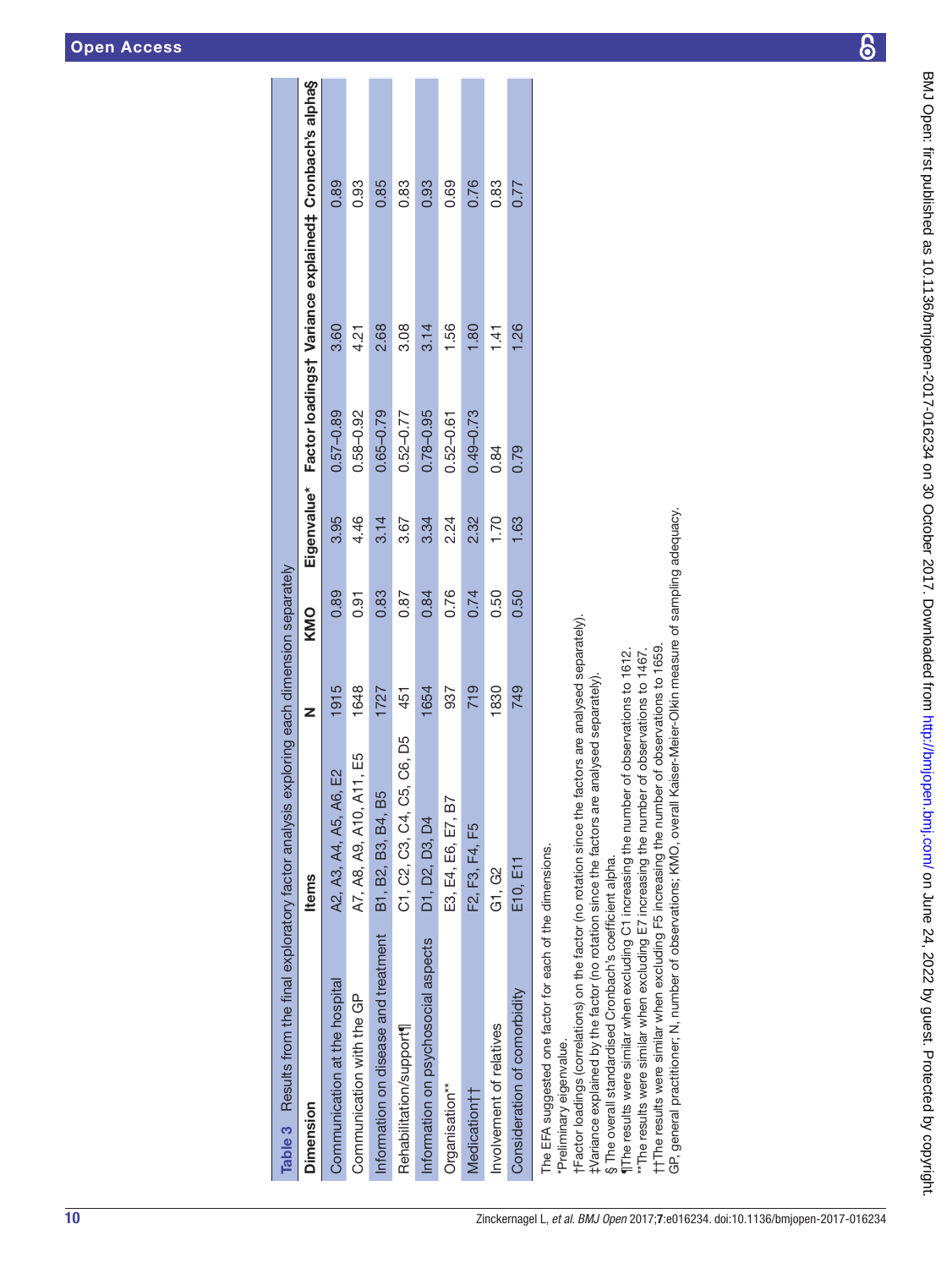



<span id="page-10-0"></span>Figure 2 Results from the confirmatory factor analysis , using the full information maximum likelihood method. N=814;  $\chi^2$ =15674, p=<0.0001; GFI=0.88; AGFI=0.86; CFI=0.93; RMSEA=0.05; SRMR=0.06. \*N=507;  $\chi^2$ =12531, p=<0.001; GFI=0.87; AGFI=0.85; CFI=0.93; RMSEA=0.05; SRMR=0.06. \*Complete case analysis, using the robust maximum likelihood method. Abbreviations: AGFI, the adjusted goodness-of fit index; CFI, comparative fit index; GFI, goodness-of-fit index; GP, general practitioner; RMSEA, root mean square error of approximation; SRMR, standardised root mean square residual. Note: The coefficients associated to the left are the correlations between the latent factors. The coefficients associated with arrows leading from the latent factors to the item products show the factor loadings for each item product. The coefficients to the right of the item products are the proportion of the variance for the item product that could be explained by the latent factor. n/a: Items excluded from the analysis, because they were irrelevant for a large proportion of respondents, reducing the data substantial: C1, E7, F5 and the factor consideration to comorbidity (E10 and E11). Subanalyses and sensitivity analyses supported the inclusion of these items.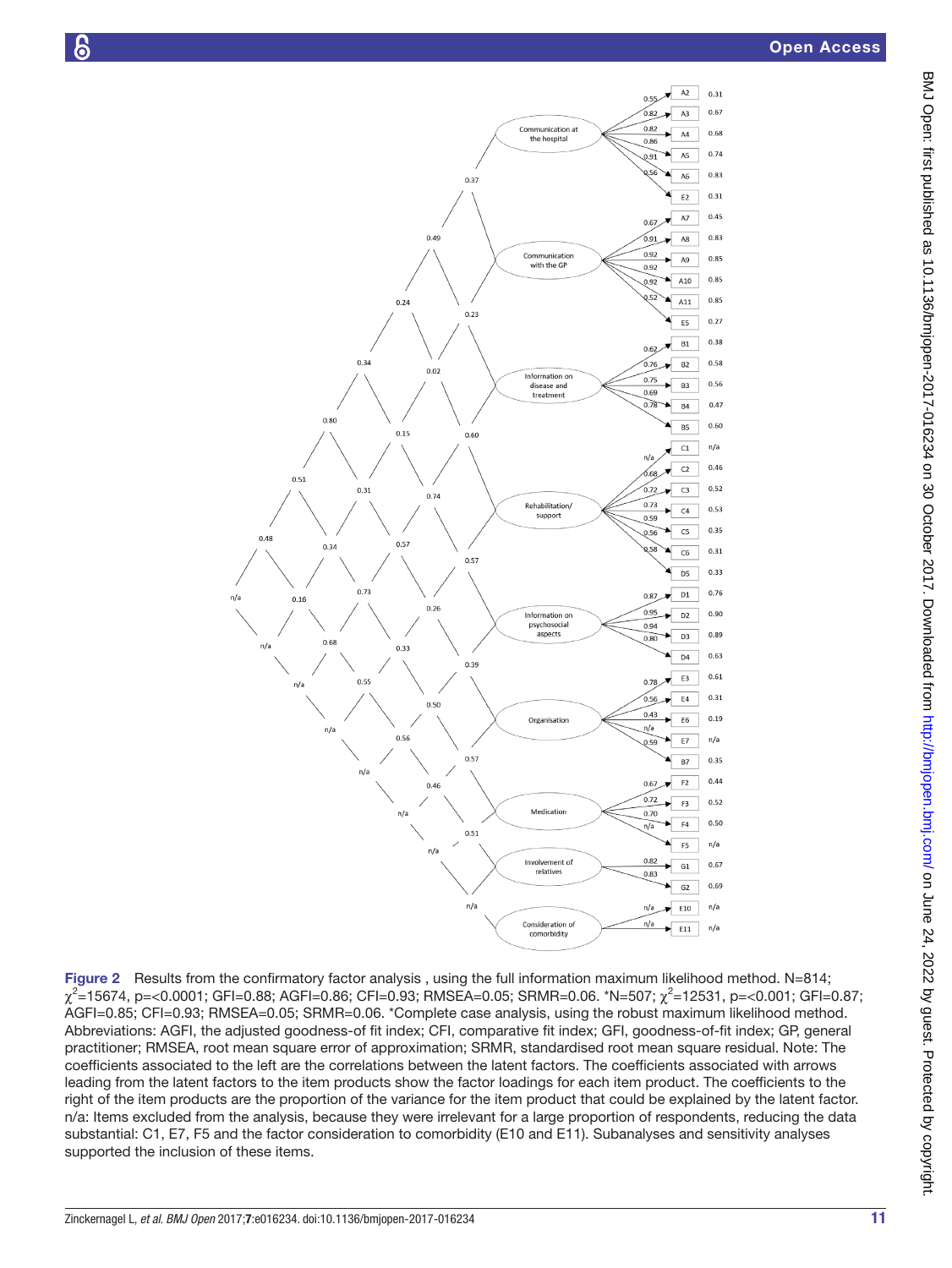# Open Access

registries would allow future follow-up studies to examine the relationship between patients' experiences with the quality of care and health outcomes such as readmissions and mortality. The measure would also be a suitable national surveillance tool to track performance of the healthcare system over time, as seen from the perspective of patients with heart disease. However, in acknowledging that what is important to patients may shift over time, $10$  we suggest refining the measurement on a regular basis. The measure is not appropriate for benchmarking hospital performance because several questions span across different sectors. Other measures are available for this purpose. $10$ 

#### Strengths and limitations

A main strength of this study was the thorough psychometric evaluation of the measure, which was based on a large population-based random sample of patients with heart disease limiting introduction of selection bias. However, a number of limitations should be considered. Missing-item non-response, 'do not know' and 'do not apply to me' responses reduced the number of valid responses and the data for the factor analysis substantially, even though the numerous subanalysis and sensitivity analysis all confirmed the results. The results of this study may not be generalisable to other patient groups; including patients with heart diseases other than those included in this study, patients below 35 years of age and patients only treated at their GP, since these patient groups are not represented in the survey. Nevertheless, it included the four most common heart diseases and the age groups where heart disease is most frequent.

Only half of the invited patients completed the survey, which is in accordance with other patient experience surveys, $^{12}$  34 and the small differences between non-respondents and respondents indicate only minor implications. Also, no noteworthy differences were found according to age, educational level and region when comparing the respondents to the total population of heart patients (new cases in  $2013$ ),  $35$  although men were over-represented (data not shown). The respondents were diagnosed between 10 and 22 months prior to the data collection and the delay might make it difficult for patients to remember their first encounters with the healthcare system, but it might also help to distinguish between minor irritations and more serious fail-ings.<sup>[5](#page-12-2)</sup> Importantly, it allows for the inclusion of a patient journey from first contact with the healthcare system to the inpatient and outpatient treatment and rehabilitation. Also, the variation in time since diagnosis may have influenced the patients' answers. To our knowledge, no studies have considered the possible effects of time on PREM. The instrument is developed among relatively newly diagnosed patients, and even though the instrument is developed to cover aspects of the patient journey, it does only give an indication of their experience until that point in time. Nevertheless, as long as it is possible to identify and specify which course of disease is under

consideration, we believe the questionnaire can be used by anybody with a heart disease. However, this assumption has not been tested. This measure is recommended for similar settings and patient groups; however, wider generalisation across countries may be restricted due to differences in the organisation of healthcare systems and so on. Moreover, generalisation to other patient groups must be done with caution, because what is important to diverse patient groups may differ.<sup>10</sup> Also, we acknowledge the importance of conducting qualitative studies to complement patient experience surveys and vice versa.

#### **CONCLUSION**

The results suggest that the developed PREM is of good quality for measuring the quality of care among patients with heart disease covering aspects of the patient journey from first contact with the healthcare system to the inpatient and outpatient treatment and rehabilitation. The involvement of heart patients in the development phase contributed to high content validity, and subsequent psychometric evaluation found high construct validity and internal consistency. The inclusion of a patient journey provides an important basis on which to explore the relationship between patients' experiences with the quality of healthcare and long-term health outcomes and which aspects of care to address to improve patients' experiences.

Acknowledgements We sincerely extend our appreciation to all patients who took the time to complete this survey and to the patients, caregivers and health professionals who participated in the qualitative interviews as well as the reference group who participated in the development of the questionnaire 'Living with a heart disease'. Further, we acknowledge the work of our collaborators at the National Institute of Public Health.

Contributors LZ, TH, AOZ, PDJ, NS and MHR designed the study and constructed the questionnaire. NS, TH, LZ and MHR collected the data. LZ, AKE, TH, NS and AOZ were involved in analysing the data. LZ, AKE, TH, AOZ, NS and HT interpreted the data. LZ drafted the manuscript. All authors contributed to the writing of the manuscript, critically revised the manuscript and approved the final manuscript.

Funding This work was supported by the Danish Heart Foundation grant number 15-R99-A5908-22941; The Danish Center of Rehabilitation and Palliative care; University of Southern Denmark and The National Institute of Public Health. The survey was supported by the Danish Heart Foundation.

Competing interests None declared.

Provenance and peer review Not commissioned; externally peer reviewed.

Data sharing statement No additional data available.

Open Access This is an Open Access article distributed in accordance with the Creative Commons Attribution Non Commercial (CC BY-NC 4.0) license, which permits others to distribute, remix, adapt, build upon this work non-commercially, and license their derivative works on different terms, provided the original work is properly cited and the use is non-commercial. See: [http://creativecommons.org/](http://creativecommons.org/licenses/by-nc/4.0/) [licenses/by-nc/4.0/](http://creativecommons.org/licenses/by-nc/4.0/)

© Article author(s) (or their employer(s) unless otherwise stated in the text of the article) 2017. All rights reserved. No commercial use is permitted unless otherwise expressly granted.

#### **REFERENCES**

<span id="page-11-0"></span>1. Murray CJ, Barber RM, Foreman KJ, *et al*. Global, regional, and national disability-adjusted life years (DALYs) for 306 diseases and injuries and healthy life expectancy (HALE) for 188 countries,